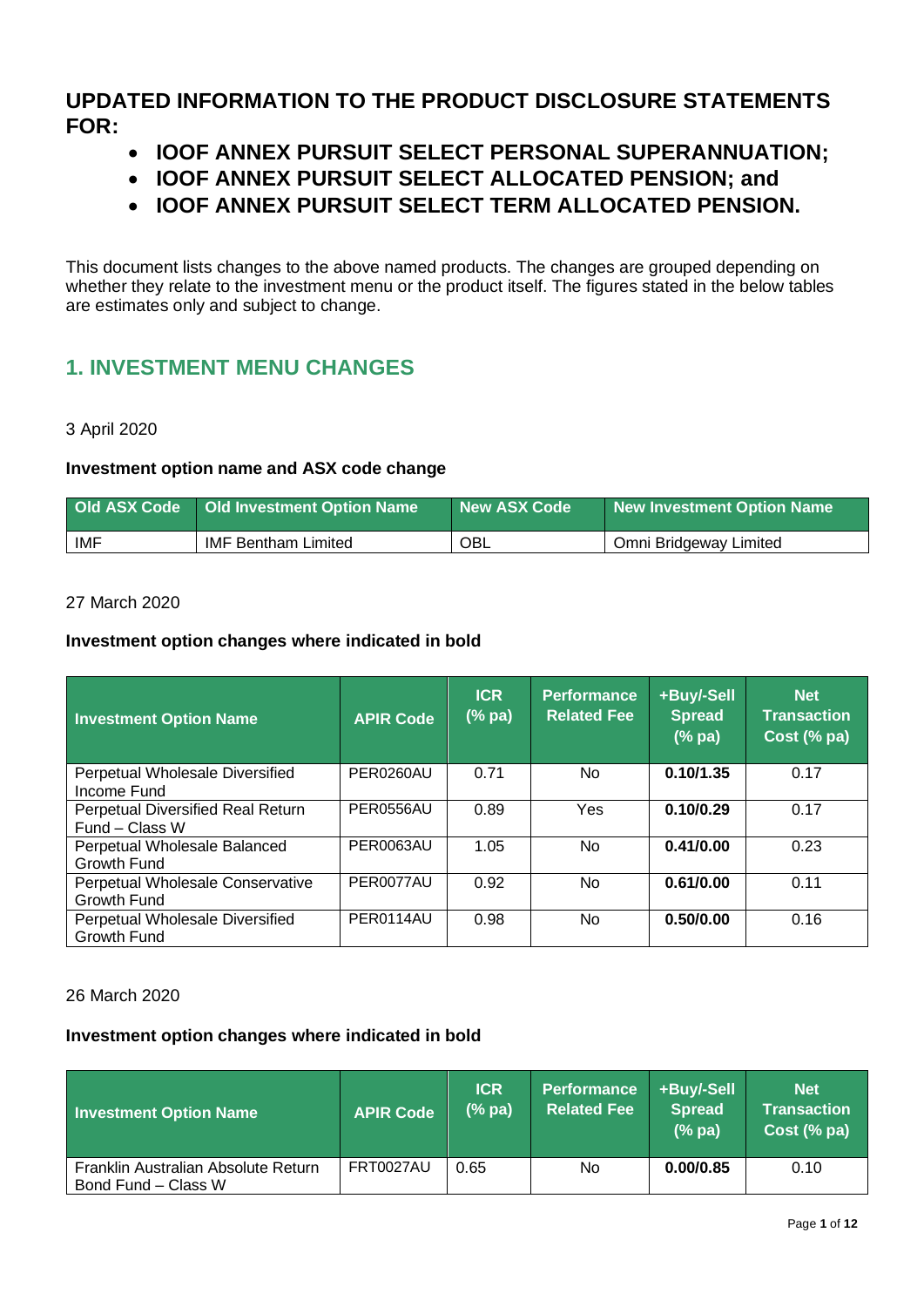# **Investment option changes where indicated in bold**

| <b>Investment Option Name</b>          | <b>APIR Code</b> | <b>ICR</b><br>$(%$ pa) | <b>Performance</b><br><b>Related Fee</b> | +Buy/-Sell<br><b>Spread</b><br>(%pa) | <b>Net</b><br><b>Transaction</b><br>Cost (% pa) |
|----------------------------------------|------------------|------------------------|------------------------------------------|--------------------------------------|-------------------------------------------------|
| State Street Australian Equity Fund    | SST0048AU        | 0.79                   | No.                                      | 0.28/0.28                            | 0.00                                            |
| <b>State Street Global Equity Fund</b> | SST0050AU        | 0.98                   | No.                                      | 0.12/0.12                            | 0.00                                            |

### 24 March 2020

| <b>Investment Option Name</b>               | <b>APIR Code</b> | <b>ICR</b><br>$(% \mathbf{a})$ (% pa) | <b>Performance</b><br><b>Related Fee</b> | +Buy/-Sell<br><b>Spread</b><br>$(% \mathbf{a})$ $($ $\%$ pa) | <b>Net</b><br><b>Transaction</b><br>Cost (% pa) |
|---------------------------------------------|------------------|---------------------------------------|------------------------------------------|--------------------------------------------------------------|-------------------------------------------------|
| <b>UBS Balanced Investment Fund</b>         | SCB0815AU        | 1.10                                  | N <sub>o</sub>                           | 0.20/0.42                                                    | 0.21                                            |
| UBS Defensive Investment Fund               | SBC0814AU        | 1.00                                  | <b>No</b>                                | 0.15/0.67                                                    | 0.12                                            |
| UBS Tactical Beta Fund - Balanced           | <b>UBS0041AU</b> | 0.29                                  | <b>No</b>                                | 0.15/0.32                                                    | 0.00                                            |
| UBS Tactical Beta Fund -<br>Conservative    | <b>UBS0036AU</b> | 0.29                                  | <b>No</b>                                | 0.15/0.31                                                    | 0.00                                            |
| UBS Tactical Beta Fund - Growth             | <b>UBS0037AU</b> | 0.29                                  | No                                       | 0.15/0.28                                                    | 0.00                                            |
| <b>UBS Australian Bond Fund</b>             | SBC0813AU        | 0.45                                  | <b>No</b>                                | 0.00/0.84                                                    | 0.06                                            |
| <b>UBS Cash Fund</b>                        | <b>SBC0811AU</b> | 0.25                                  | N <sub>o</sub>                           | 0.00/0.00                                                    | 0.01                                            |
| <b>UBS Diversified Fixed Income Fund</b>    | SBC0007AU        | 0.55                                  | <b>No</b>                                | 0.10 / 0.90                                                  | 0.13                                            |
| <b>UBS Income Solution Fund</b>             | <b>UBS0003AU</b> | 0.60                                  | <b>No</b>                                | 0.00 / 2.00                                                  | 0.04                                            |
| Arrowstreet Global Equity Fund<br>(Hedged)  | MAQ0079AU        | 1.28                                  | <b>No</b>                                | 0.15/0.20                                                    | 0.36                                            |
| Walter Scott Global Equity Fund<br>(Hedged) | <b>MAQ0557AU</b> | 1.28                                  | <b>No</b>                                | 0.21/0.17                                                    | 0.11                                            |
| Walter Scott Global Equity Fund             | MAQ0410AU        | 1.28                                  | <b>No</b>                                | 0.16/0.12                                                    | 0.00                                            |
| <b>IPM Global Macro Fund</b>                | <b>MAQ8243AU</b> | 1.68                                  | N <sub>o</sub>                           | 0.03/0.08                                                    | 0.74                                            |
| Macquarie Australian Fixed Interest<br>Fund | MAQ0061AU        | 0.50                                  | N <sub>o</sub>                           | 0.00/0.96                                                    | 0.12                                            |
| Macquarie Income Opportunities<br>Fund      | MAQ0277AU        | 0.51                                  | Yes                                      | 0.00/1.30                                                    | 0.13                                            |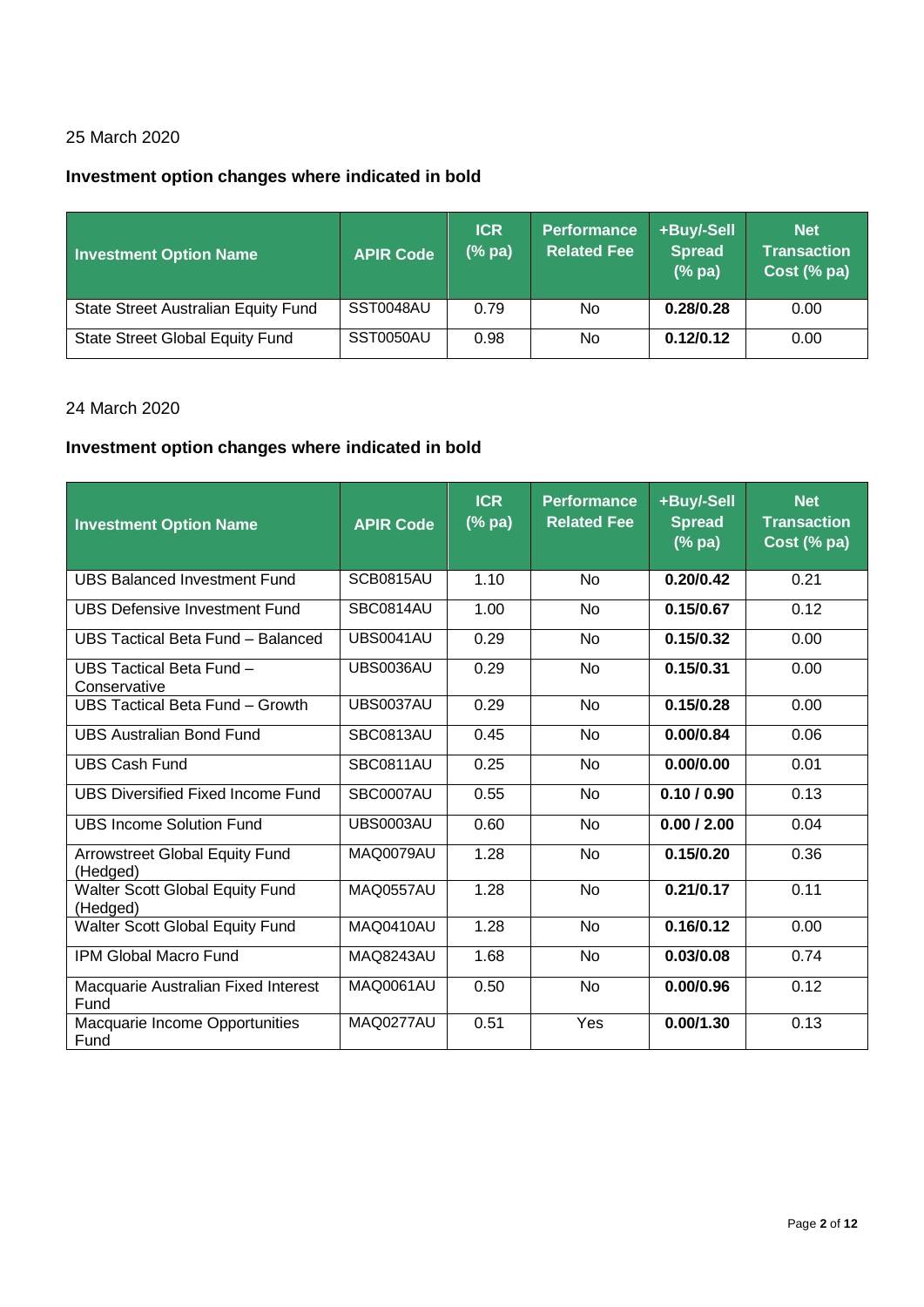# **Investment option changes where indicated in bold**

| <b>Investment Option Name</b>                                | <b>APIR Code</b> | <b>ICR</b><br>$(\%$ pa) | <b>Performance</b><br><b>Related Fee</b> | +Buy/-Sell<br><b>Spread</b><br>(% pa) | <b>Net</b><br><b>Transaction</b><br>Cost (% pa) |
|--------------------------------------------------------------|------------------|-------------------------|------------------------------------------|---------------------------------------|-------------------------------------------------|
| iShares Australian Bond Index Fund                           | BGL0105AU        | 0.20                    | No.                                      | 0.10/0.28                             | 0.00                                            |
| <b>BlackRock Wholesale International</b><br><b>Bond Fund</b> | <b>PWA0825AU</b> | 0.55                    | No.                                      | 0.25/0.92                             | 0.51                                            |
| iShares Global Bond Index Fund                               | BGL0008AU        | 0.20                    | No.                                      | 0.10/0.40                             | 0.00                                            |
| Altius Sustainable Bond Fund                                 | AUS0071AU        | 0.69                    | No.                                      | 0.00/1.00                             | 0.05                                            |
| IPM Global Macro 50 Fund                                     | <b>MAQ5318AU</b> | 0.84                    | No.                                      | 0.02/0.04                             | 0.41                                            |
| Macquarie Dynamic Bond Fund                                  | MAQ0274AU        | 0.63                    | Yes                                      | 0.00/1.15                             | 0.25                                            |

#### 20 March 2020

| <b>Investment Option Name</b>                                    | <b>APIR Code</b> | <b>ICR</b><br>(% pa) | <b>Performance</b><br><b>Related Fee</b> | +Buy/-Sell<br><b>Spread</b><br>(%pa) | <b>Net</b><br><b>Transaction</b><br>Cost (% pa) |
|------------------------------------------------------------------|------------------|----------------------|------------------------------------------|--------------------------------------|-------------------------------------------------|
| Dimensional Short-Term Fixed<br><b>Interest Trust</b>            | DFA0100AU        | 0.19                 | <b>No</b>                                | 0.03/0.08                            | 0.03                                            |
| Dimensional Two-Year Diversified<br><b>Fixed Interest Trust</b>  | DFA0002AU        | 0.25                 | <b>No</b>                                | 0.08/0.35                            | 0.00                                            |
| Dimensional Five-Year Diversified<br><b>Fixed Interest Trust</b> | DFA0108AU        | 0.28                 | <b>No</b>                                | 0.08/0.20                            | 0.02                                            |
| Dimensional Global Bond Trust -<br><b>AUD Class</b>              | DFA0028AU        | 0.35                 | <b>No</b>                                | 0.10/0.35                            | 0.03                                            |
| Dimensional Global Bond<br><b>Sustainability Trust</b>           | DFA0642AU        | 0.39                 | <b>No</b>                                | 0.10/0.35                            | 0.07                                            |
| Dimensional World Allocation 70/30<br>Trust                      | DFA0029AU        | 0.41                 | <b>No</b>                                | 0.10/0.18                            | 0.01                                            |
| Dimensional World Allocation 50/50<br><b>Trust</b>               | DFA0033AU        | 0.40                 | <b>No</b>                                | 0.10/0.20                            | 0.00                                            |
| Schroder Fixed Income Fund -<br><b>Wholesale Class</b>           | SCH0028AU        | 0.50                 | <b>No</b>                                | 0.12/0.75                            | 0.11                                            |
| Schroder Real Return CPI Plus 5%<br>Fund - Wholesale Class       | SCH0047AU        | 0.90                 | <b>No</b>                                | 0.20/0.58                            | 0.10                                            |
| Schroder Strategic Growth Fund -<br><b>Professional Class</b>    | SCH0010AU        | 0.59                 | <b>No</b>                                | 0.22/0.52                            | 0.14                                            |
| Schroder Absolute Return Income<br>Fund - Professional Class     | SCH0024AU        | 0.54                 | <b>No</b>                                | 0.20/0.95                            | 0.12                                            |
| Schroder Strategic Growth Fund -<br><b>Wholesale Class</b>       | SCH0102AU        | 0.90                 | <b>No</b>                                | 0.22/0.52                            | 0.14                                            |
| Schroder Absolute Return Income<br>Fund - Wholesale Class        | SCH0103AU        | 0.54                 | <b>No</b>                                | 0.20/0.95                            | 0.12                                            |
| Pendal Sustainable Australian Fixed<br>Interest Fund             | BTA0507AU        | 0.40                 | <b>No</b>                                | 0.05/0.30                            | 0.08                                            |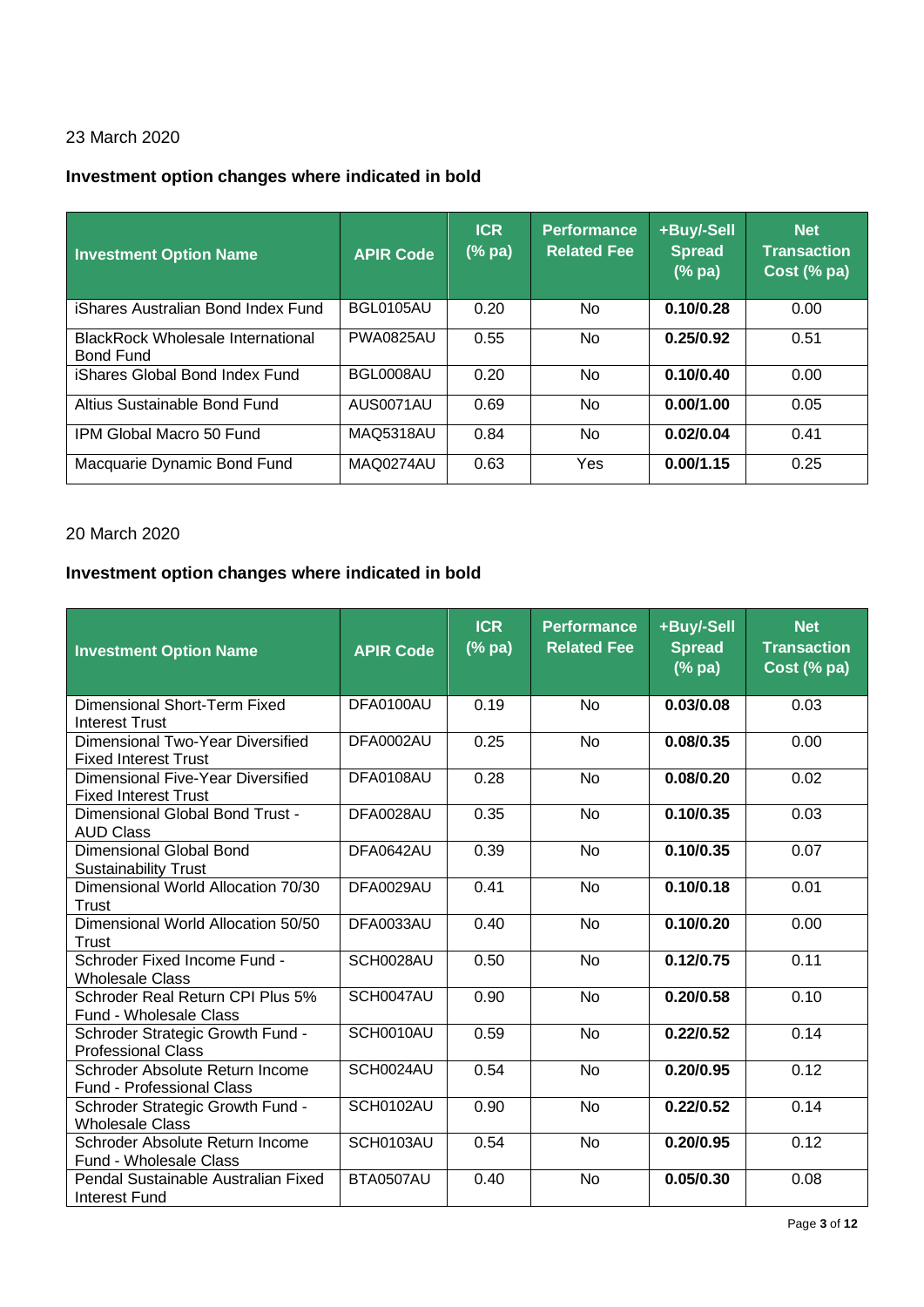| Pendal Monthly Income Plus Fund                     | BTA0318AU        | 0.65 | No.            | 0.07/0.62   | 0.02 |
|-----------------------------------------------------|------------------|------|----------------|-------------|------|
| Perpetual Wholesale Diversified<br>Income Fund      | PER0260AU        | 0.71 | N <sub>o</sub> | 0.10 / 0.75 | 0.17 |
| Perpetual Diversified Real Return<br>Fund – Class W | <b>PER0556AU</b> | 0.89 | Yes            | 0.10 / 0.23 | 0.17 |
| Perpetual Wholesale Balanced<br>Growth Fund         | PER0063AU        | 1.05 | No             | 0.39/0.00   | 0.23 |
| Perpetual Wholesale Conservative<br>Growth Fund     | PER0077AU        | 0.92 | <b>No</b>      | 0.52/0.00   | 0.11 |
| Perpetual Wholesale Diversified<br>Growth Fund      | PER0114AU        | 0.98 | No.            | 0.45/0.00   | 0.16 |

# **Investment option changes where indicated in bold**

| <b>Investment Option Name</b>                               | <b>APIR Code</b> | <b>ICR</b><br>$(\%$ pa) | <b>Performance</b><br><b>Related Fee</b> | +Buy/-Sell<br><b>Spread</b><br>(% pa) | <b>Net</b><br><b>Transaction</b><br>Cost (% pa) |
|-------------------------------------------------------------|------------------|-------------------------|------------------------------------------|---------------------------------------|-------------------------------------------------|
| Legg Mason Western Asset<br>Australian Bond Trust - Class A | SSB0122AU        | 0.42                    | <b>No</b>                                | 0.08/0.50                             | 0.01                                            |
| Legg Mason Western Asset Global<br><b>Bond Fund</b>         | <b>SSB8320AU</b> | 0.55                    | <b>No</b>                                | 0.12/0.12                             | 0.88                                            |
| PIMCO Global Bond Fund -<br>Wholesale Class                 | ETL0018AU        | 0.74                    | N <sub>o</sub>                           | 0.00/0.50                             | 0.18                                            |
| PIMCO Australian Bond Fund -<br>Wholesale Class             | ETL0015AU        | 0.54                    | <b>No</b>                                | 0.00/0.35                             | 0.06                                            |
| PIMCO Diversified Fixed Interest -<br>Wholesale Class       | ETL0016AU        | 0.65                    | N <sub>o</sub>                           | 0.00/0.43                             | 0.12                                            |
| PIMCO Australian Short Term Bond<br>Fund - Wholesale Class  | ETL0182AU        | 0.54                    | <b>No</b>                                | 0.00/0.35                             | 0.14                                            |
| PIMCO Global Credit Fund -<br>Wholesale Class               | ETL0019AU        | 0.73                    | <b>No</b>                                | 0.00/0.55                             | 0.03                                            |
| Franklin Australian Absolute Return<br>Bond Fund – Class W  | <b>FRT0027AU</b> | 0.65                    | <b>No</b>                                | 0.00 / 1.75                           | 0.10                                            |

### 18 March 2020

| <b>Investment Option Name</b>                      | <b>APIR Code</b> | <b>ICR</b><br>$(% \mathbf{a})$ (% pa) | <b>Performance</b><br><b>Related Fee</b> | +Buy/-Sell<br><b>Spread</b><br>(%pa) | <b>Net</b><br><b>Transaction</b><br>Cost (% pa) |
|----------------------------------------------------|------------------|---------------------------------------|------------------------------------------|--------------------------------------|-------------------------------------------------|
| Kapstream Absolute Return Income<br>Fund           | <b>HOW0052AU</b> | 0.55                                  | No                                       | 0.00/1.75                            | 0.08                                            |
| Payden Global Income Opportunities<br>Fund         | GSF0008AU        | 0.72                                  | <b>No</b>                                | 0.10/1.95                            | 0.00                                            |
| AMP Capital Corporate Bond Fund -<br>Class A Units | AMP0557AU        | 0.61                                  | <b>No</b>                                | 0.20/1.00                            | 0.07                                            |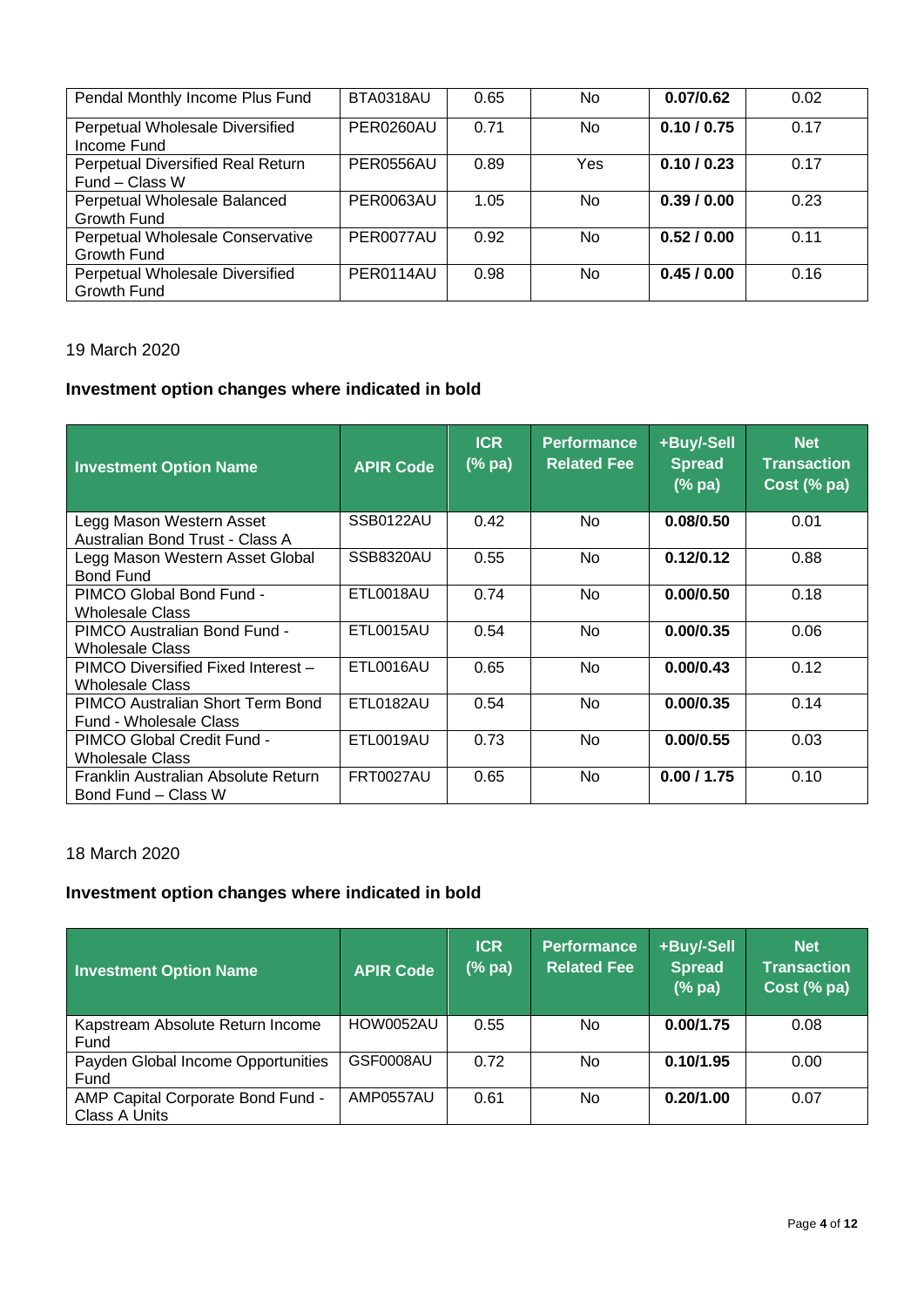# **Investment option changes where indicated in bold**

| <b>Investment Option Name</b>            | <b>APIR Code</b> | <b>ICR</b><br>$(%$ $\mathbf{p}$ $\mathbf{a})$ | <b>Performance</b><br><b>Related Fee</b> | +Buy/-Sell<br><b>Spread</b><br>(%pa) | <b>Net</b><br><b>Transaction</b><br>Cost (% pa) |
|------------------------------------------|------------------|-----------------------------------------------|------------------------------------------|--------------------------------------|-------------------------------------------------|
| Ardea Real Outcome Fund                  | HOW0098AU        | 0.50                                          | <b>No</b>                                | 0.125/0.125                          | 0.18                                            |
| Kapstream Absolute Return Income<br>Fund | HOW0052AU        | 0.55                                          | <b>No</b>                                | 0.00 / 1.00                          | 0.08                                            |

#### 5 March 2020

#### **Investment options added to the investment menu**

| <b>ASX Code</b> | Investment Option Name                            |
|-----------------|---------------------------------------------------|
| <b>ZYUS</b>     | ETFS S&P 500 High Yield Low Volatility ETF (ZYUS) |

### 3 March 2020

#### **Investment option added to the investment menu**

| <b>ASX Code</b> | <b>Investment Option Name</b>                          |
|-----------------|--------------------------------------------------------|
| GDX             | VanEck Vectors Gold Miners ETF                         |
| <b>MVR</b>      | VanEck Vectors Australian Resources ETF                |
| <b>IFRA</b>     | VanEck Vectors FTSE Global Infrastructure (Hedged) ETF |

### 2 March 2020

| <b>Investment Option Name</b>                                 | <b>APIR Code</b> | <b>ICR</b><br>$(%$ pa) | <b>Performance</b><br><b>Related Fee</b> | +Buy/-Sell<br><b>Spread</b><br>$(%$ pa) | <b>Net</b><br><b>Transaction</b><br>Cost (% pa) |
|---------------------------------------------------------------|------------------|------------------------|------------------------------------------|-----------------------------------------|-------------------------------------------------|
| Dimensional Australian Core Equity<br>Trust                   | DFA0003AU        | 0.28                   | No                                       | 0.08/0.08                               | 0.00                                            |
| Dimensional Global Core Equity<br><b>Trust Hedged AUD</b>     | DFA0009AU        | 0.36                   | <b>No</b>                                | 0.12/0.12                               | 0.00                                            |
| Dimensional Global Core Equity<br><b>Trust Unhedged Class</b> | DFA0004AU        | 0.36                   | <b>No</b>                                | 0.10/0.10                               | 0.00                                            |
| Dimensional Australian Sustainability<br>Trust                | DFA2068AU        | 0.31                   | <b>No</b>                                | 0.08/0.08                               | 0.00                                            |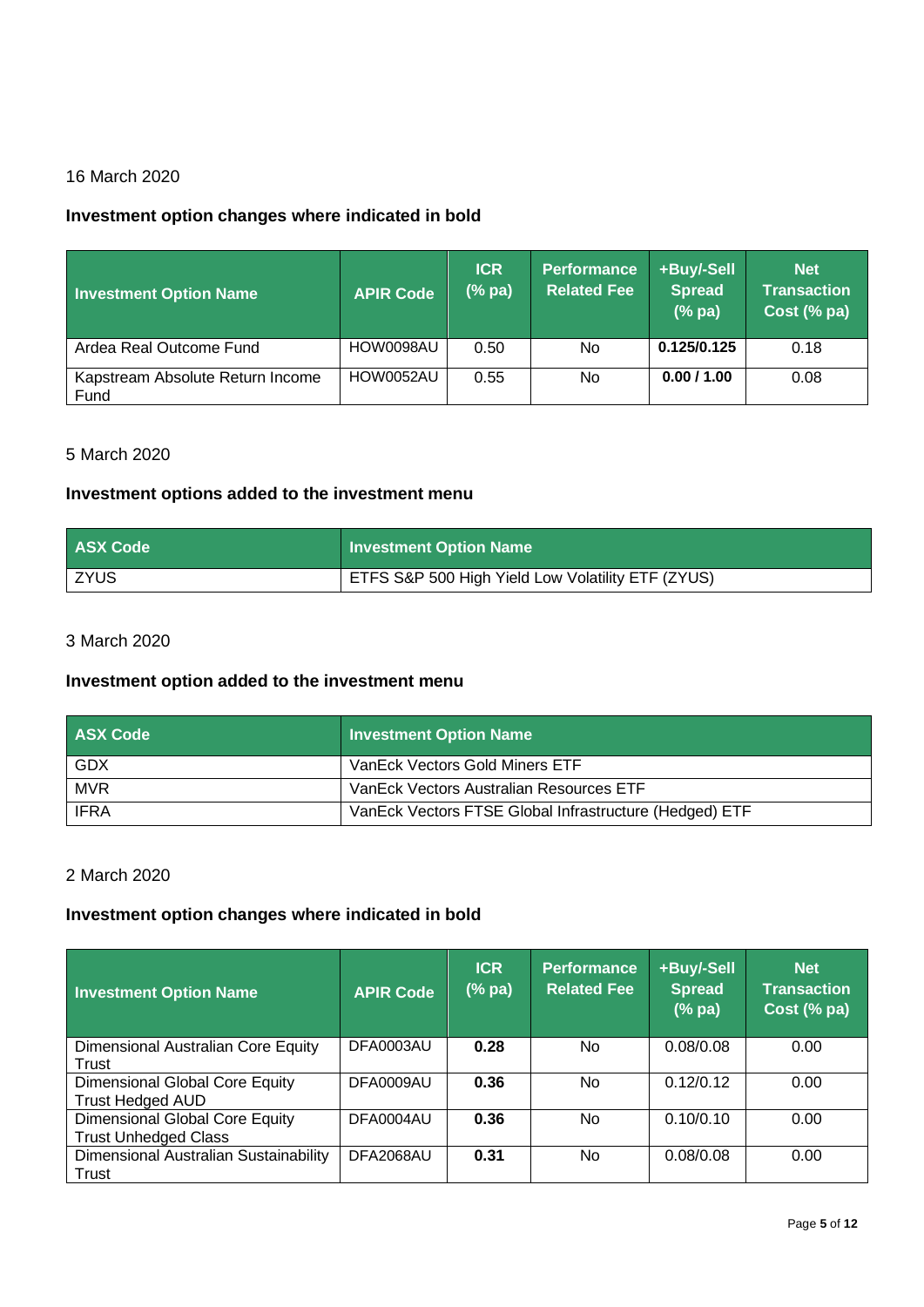| Dimensional Global Sustainability<br><b>Trust Hedged AUD</b> | DFA0042AU | 0.38 | No.            | 0.12/0.12 | 0.00 |
|--------------------------------------------------------------|-----------|------|----------------|-----------|------|
| Dimensional Global Sustainability<br>Unhedged Class          | DFA0041AU | 0.38 | No.            | 0.10/0.10 | 0.00 |
| Dimensional World Allocation 50/50<br>Trust                  | DFA0033AU | 0.40 | No.            | 0.10/0.10 | 0.00 |
| Dimensional World Allocation 70/30<br>Trust                  | DFA0029AU | 0.41 | No.            | 0.10/0.10 | 0.00 |
| <b>Dimensional World Equity Trust</b>                        | DFA0035AU | 0.42 | N <sub>o</sub> | 0.12/0.12 | 0.00 |
| Dimensional Australian Large<br>Company Trust                | DFA0103AU | 0.20 | No.            | 0.08/0.08 | 0.00 |
| Dimensional Global Large Company<br>Trust                    | DFA0105AU | 0.29 | No.            | 0.10/0.10 | 0.00 |
| Strategic Australian Equity Fund                             | DFA0008AU | 0.27 | No.            | 0.05/0.05 | 0.04 |
| <b>Strategic International Equity Fund</b>                   | DFA0007AU | 0.39 | No.            | 0.04/0.04 | 0.00 |

# 21 February 2020

### **Investment option changes where indicated in bold**

| <b>Investment Option Name</b>                         | <b>APIR Code</b> | <b>ICR</b><br>(%pa) | <b>Performance</b><br><b>Related Fee</b> | +Buy/-Sell<br><b>Spread</b><br>(%pa) | <b>Net</b><br><b>Transaction</b><br>Cost (% pa) |
|-------------------------------------------------------|------------------|---------------------|------------------------------------------|--------------------------------------|-------------------------------------------------|
| <b>Pendal Concentrated Global Share</b><br>Fund No. 3 | BTA0056AU        | 0.90                | No.                                      | 0.50/0.50                            | 0.15                                            |

# 21 February 2020

## **Investment option name change**

| <b>APIR Code</b> | <b>Old Investment Option Name</b> | New Investment Option Name                     |
|------------------|-----------------------------------|------------------------------------------------|
| BTA0056AU        | Pendal International Share Fund   | Pendal Concentrated Global Share Fund<br>No. 3 |

# 7 February 2020

# **Investment option name and ASX code change**

| <b>Old ASX Code</b> | <b>Old Investment Option Name</b> | New ASX Code | New Investment Option Name |
|---------------------|-----------------------------------|--------------|----------------------------|
| <b>CMA</b>          | Centuria Metropolitan REIT        | <b>COF</b>   | Centuria Office REIT       |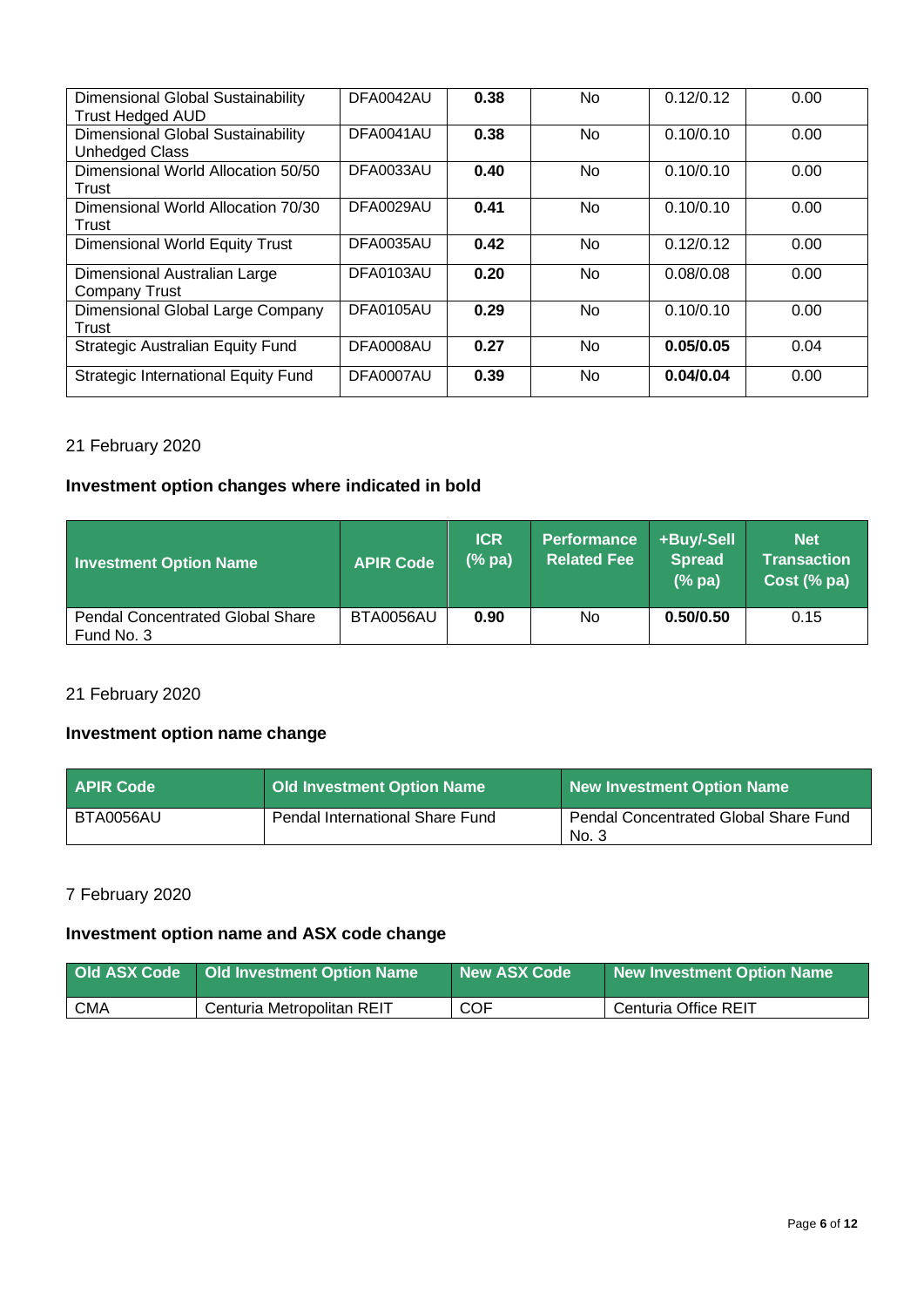# 6 February 2020

### **Investment option changes where indicated in bold**

| <b>Investment Option Name</b>                                           | <b>APIR Code</b> | <b>ICR</b><br>$(%$ pa) | <b>Performance</b><br><b>Related Fee</b> | +Buy/-Sell<br><b>Spread</b><br>(%pa) | <b>Net</b><br>Transaction<br>Cost (% pa) |
|-------------------------------------------------------------------------|------------------|------------------------|------------------------------------------|--------------------------------------|------------------------------------------|
| <b>Pendal Global Emerging Markets</b><br>Opportunities Fund - Wholesale | BTA0419AU        | 1.18                   | No                                       | 0.60/0.60                            | 0.08                                     |

### 23 January 2020

# **Investment option name change**

| <b>ASX Code</b> | Old Investment Option Name | New Investment Option Name        |
|-----------------|----------------------------|-----------------------------------|
| SFR             | Sandfire Resources NL      | <b>Sandfire Resources Limited</b> |

### 22 January 2020

# **Investment option name change**

| <b>ASX Code</b> | <b>Old Investment Option Name</b> | New Investment Option Name |
|-----------------|-----------------------------------|----------------------------|
| <b>IGO</b>      | Independence Group NL             | <b>IGO Limited</b>         |

#### 20 January 2020

# **Investment option name change**

| <b>ASX Code</b> | Old Investment Option Name    | New Investment Option Name |
|-----------------|-------------------------------|----------------------------|
| <b>SGM</b>      | Sims Metal Management Limited | Sims Limited               |

#### 2 January 2020

### **Investment option added to the investment menu**

| <b>Investment Option Name</b>                    | <b>APIR Code</b> | <b>ICR</b><br>(% pa) | Performance<br><b>Related Fee</b> | +Buy/-Sell<br><b>Spread</b><br>(%pa) | <b>Net</b><br><b>Transaction</b><br>Cost (% pa) |
|--------------------------------------------------|------------------|----------------------|-----------------------------------|--------------------------------------|-------------------------------------------------|
| <b>Investor Choice – Alternative Investments</b> |                  |                      |                                   |                                      |                                                 |
| Man AHL Alpha Fund (AUD)                         | MAN0002AU        | 1.99                 | Yes                               | 0.00/0.00                            | 0.19                                            |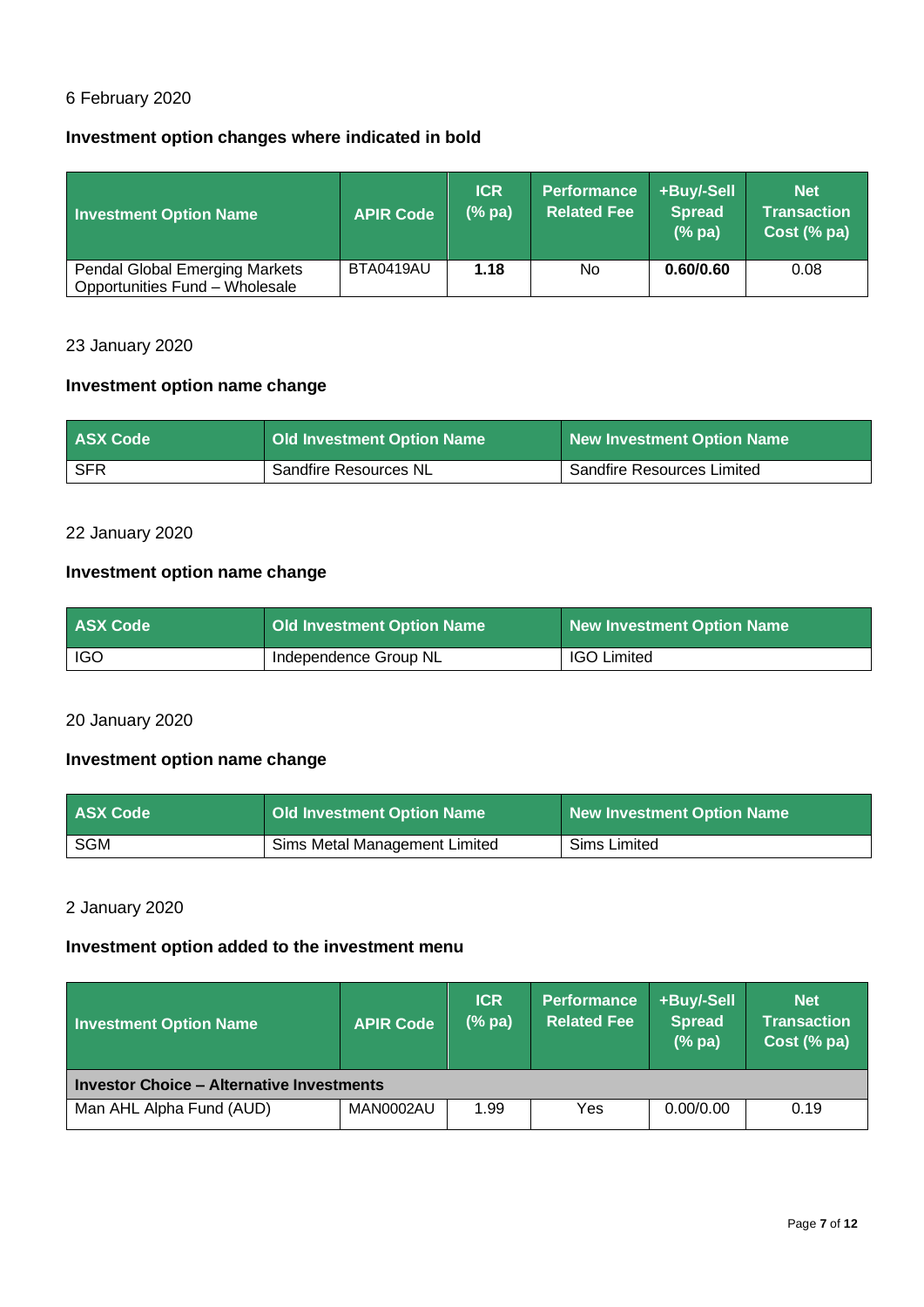# 30 December 2019

#### **Investment option added to the investment menu**

| <b>Investment Option Name</b>                                    | <b>APIR Code</b> | <b>ICR</b><br>$(%$ pa) | <b>Performance</b><br><b>Related Fee</b> | +Buy/-Sell<br><b>Spread</b><br>(%pa) | <b>Net</b><br><b>Transaction</b><br>Cost (% pa) |
|------------------------------------------------------------------|------------------|------------------------|------------------------------------------|--------------------------------------|-------------------------------------------------|
| Investor Choice - Property - Australian Property (Hybrid/Direct) |                  |                        |                                          |                                      |                                                 |
| <b>Charter Hall Direct PFA Fund</b>                              | MAQ5880AU        | 0.80                   | <b>No</b>                                | 0.00/2.50                            | 6.92                                            |

### 18 December 2019

#### **Investment options added to the investment menu**

| <b>ASX Code</b> | <b>Investment Option Name</b>       |
|-----------------|-------------------------------------|
| GCI             | <b>Gryphon Capital Income Trust</b> |
| <b>KKC</b>      | <b>KKR Credit Income Fund</b>       |
| ZYAU            | EFTS S&P ASX/300 High Yield ETF     |

## 17 December 2019

| <b>Investment Option Name</b>                               | <b>APIR Code</b> | <b>ICR</b><br>$(% \mathbf{a})$ $($ % pa) | <b>Performance</b><br><b>Related Fee</b> | +Buy/-Sell<br><b>Spread</b><br>$(%$ pa) | <b>Net</b><br><b>Transaction</b><br>Cost (% pa) |
|-------------------------------------------------------------|------------------|------------------------------------------|------------------------------------------|-----------------------------------------|-------------------------------------------------|
| <b>Investor Choice - Global Shares - Small Companies</b>    |                  |                                          |                                          |                                         |                                                 |
| Vanguard International Small<br><b>Companies Index Fund</b> | VAN0021AU        | 0.40                                     | No                                       | 0.12/0.12                               | 0.01                                            |

### 16 December 2019

#### **Investment option removed from the investment menu**

| <b>APIR Code</b> | Investment Option Name                                             |
|------------------|--------------------------------------------------------------------|
| SMF0107AU        | <b>IOOF MultiMix Wholesale Australian Property Trust – Class A</b> |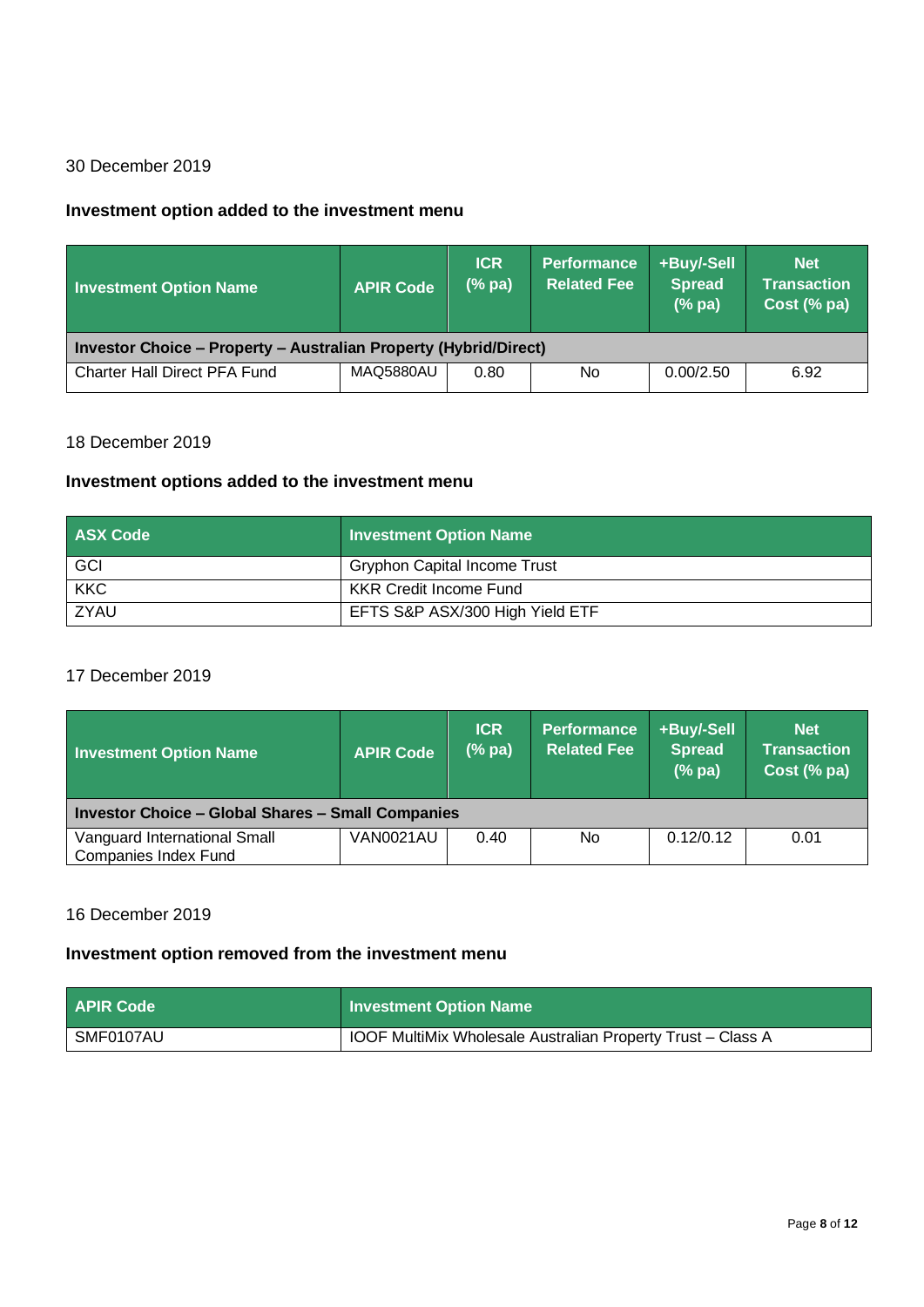# 16 December 2019

#### **Investment options closed to all further investment**

| <b>APIR Code</b> | <b>Investment Option Name</b>            |
|------------------|------------------------------------------|
| PIM0003AU        | <sup>1</sup> IOOF Income Trust - Class A |
| ACU0008AU        | <b>Property Income Plus Fund</b>         |

#### 12 December 2019

# **Investment options added to the investment menu**

| <b>Investment Option Name</b>                                    | <b>APIR Code</b> | <b>ICR</b><br>$(%$ pa) | <b>Performance</b><br><b>Related Fee</b> | +Buy/-Sell<br><b>Spread</b><br>(%pa) | <b>Net</b><br><b>Transaction</b><br>Cost (% pa) |
|------------------------------------------------------------------|------------------|------------------------|------------------------------------------|--------------------------------------|-------------------------------------------------|
| <b>Investor Choice - Australian Shares - Mid/Small Companies</b> |                  |                        |                                          |                                      |                                                 |
| Macquarie Australian Small<br><b>Companies Fund</b>              | MAQ0454AU        | 0.63                   | Yes                                      | 0.40/0.40                            | 0.44                                            |
| Macquarie Australian Shares Fund                                 | MAQ0443AU        | 0.60                   | No.                                      | 0.15/0.15                            | 0.18                                            |
| <b>Investor Choice - Global Shares - Regional</b>                |                  |                        |                                          |                                      |                                                 |
| Nikko AM New Asia Fund                                           | <b>TGP0006AU</b> | 1.02                   | Yes                                      | 0.25/0.25                            | 0.53                                            |
| <b>Investor Choice - Australian Shares - Small Companies</b>     |                  |                        |                                          |                                      |                                                 |
| <b>Flinders Emerging Companies Fund</b><br>- Class B             | <b>ETL0449AU</b> | 1.68                   | Yes                                      | 0.35/0.35                            | 0.52                                            |

### 11 December 2019

## **Investment options added to the investment menu**

| <b>Investment Option Name</b>                                                | <b>APIR Code</b> | <b>ICR</b><br>(% pa) | <b>Performance</b><br><b>Related Fee</b> | +Buy/-Sell<br>Spread<br>$(% \mathbf{a})$ $(%$ pa) | <b>Net</b><br><b>Transaction</b><br>Cost (% pa) |
|------------------------------------------------------------------------------|------------------|----------------------|------------------------------------------|---------------------------------------------------|-------------------------------------------------|
| <b>Investor Choice - Global Shares - Regional</b>                            |                  |                      |                                          |                                                   |                                                 |
| OnePath Wholesale Global<br><b>Emerging Markets Share Trust</b>              | MMF0275AU        | 1.03                 | No.                                      | 0.13/0.13                                         | 0.06                                            |
| <b>Investor Choice - Global Shares - Mid/Small Companies</b>                 |                  |                      |                                          |                                                   |                                                 |
| Optimix Wholesale Global Smaller<br>Companies Share Trust - Class B<br>Units | LEF0173AU        | 1.03                 | N <sub>o</sub>                           | 0.07/0.07                                         | 0.44                                            |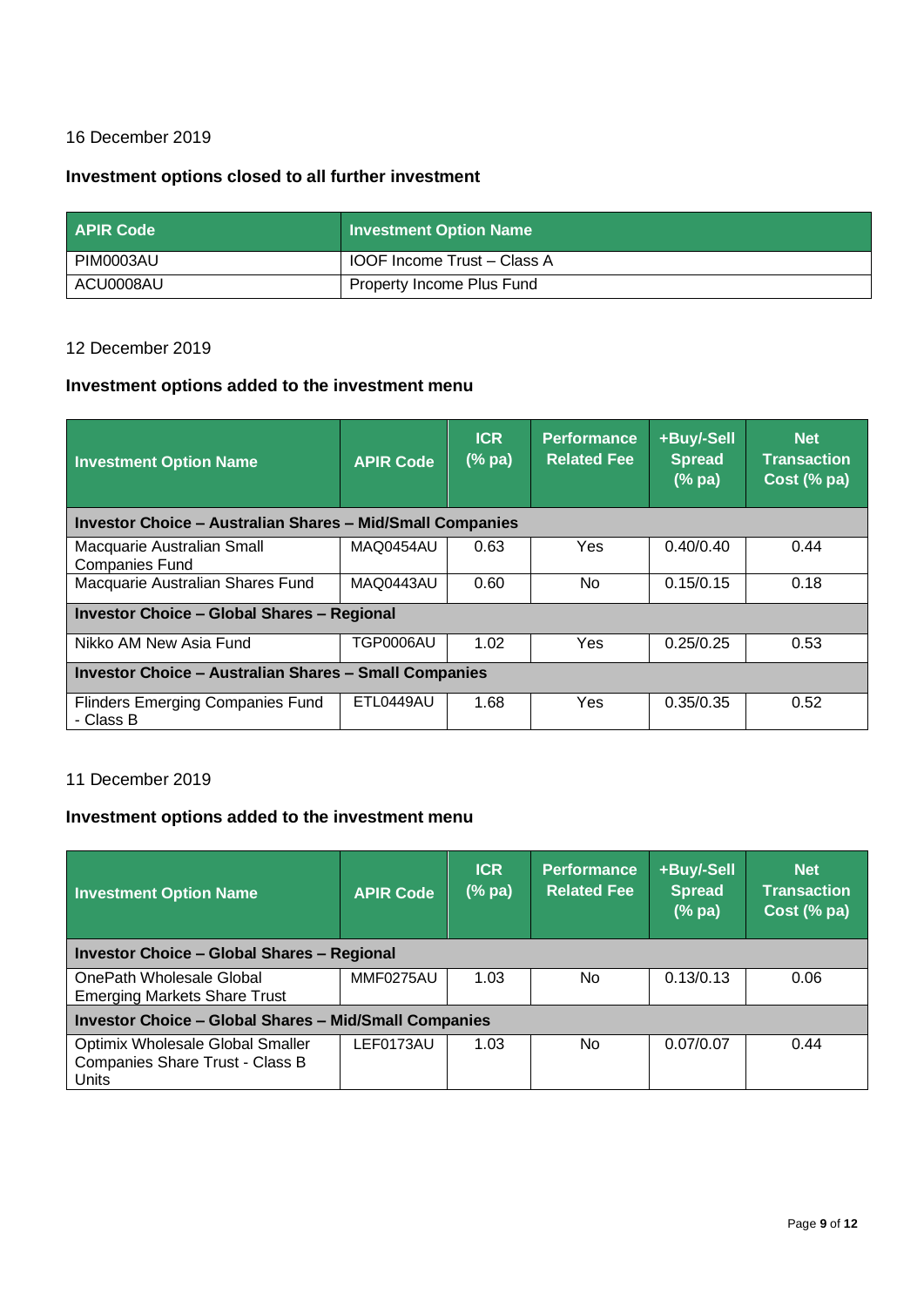### 10 December 2019

## **Investment option added to the investment menu**

| <b>Investment Option Name</b>                                               | <b>APIR Code</b> | <b>ICR</b><br>$(%$ pa) | <b>Performance</b><br><b>Related Fee</b> | +Buy/-Sell<br><b>Spread</b><br>$(%$ $\mathbf{p}$ $\mathbf{a})$ | <b>Net</b><br><b>Transaction</b><br>Cost (% pa) |  |
|-----------------------------------------------------------------------------|------------------|------------------------|------------------------------------------|----------------------------------------------------------------|-------------------------------------------------|--|
| <b>Investor Choice - Alternative Investments - Diversified Alternatives</b> |                  |                        |                                          |                                                                |                                                 |  |
| OnePath Alternatives Growth Fund                                            | MMF1471AU        | 1.48                   | Yes                                      | 0.10/0.10                                                      | 0.23                                            |  |

### 10 December 2019

#### **Investment option added to the investment menu**

| <b>Investment Option Name</b>                         | <b>APIR Code</b> | <b>ICR</b><br>$(%$ pa) | <b>Performance</b><br><b>Related Fee</b> | +Buy/-Sell<br><b>Spread</b><br>(%pa) | <b>Net</b><br><b>Transaction</b><br>Cost (% pa) |
|-------------------------------------------------------|------------------|------------------------|------------------------------------------|--------------------------------------|-------------------------------------------------|
| Investor Choice - Global Fixed Interest - Diversified |                  |                        |                                          |                                      |                                                 |
| OnePath Wholesale Diversified Fixed<br>Interest Trust | ANZ0212AU        | 0.50                   | <b>No</b>                                | 0.05/0.05                            | 0.24                                            |

### 5 December 2019

# **Investment option changes where indicated in bold**

| Investment Option Name                        | <b>APIR Code</b> | <b>ICR</b><br>(%pa) | <b>Performance</b><br><b>Related Fee</b> | +Buy/-Sell<br><b>Spread</b><br>$(%$ pa) | <b>Net</b><br><b>Transaction</b><br>Cost (% pa) |
|-----------------------------------------------|------------------|---------------------|------------------------------------------|-----------------------------------------|-------------------------------------------------|
| <b>Lazard Emerging Markets Equity</b><br>Fund | LAZ0003AU        | 1.15                | No                                       | 0.35/0.35                               | 0.06                                            |

### 2 December 2019

## **Investment option name change**

| <b>ASX Code</b> | <b>Old Investment Option Name</b>      | New Investment Option Name  |
|-----------------|----------------------------------------|-----------------------------|
| GDF             | <b>GARDA Diversified Property Fund</b> | <b>GARDA Property Group</b> |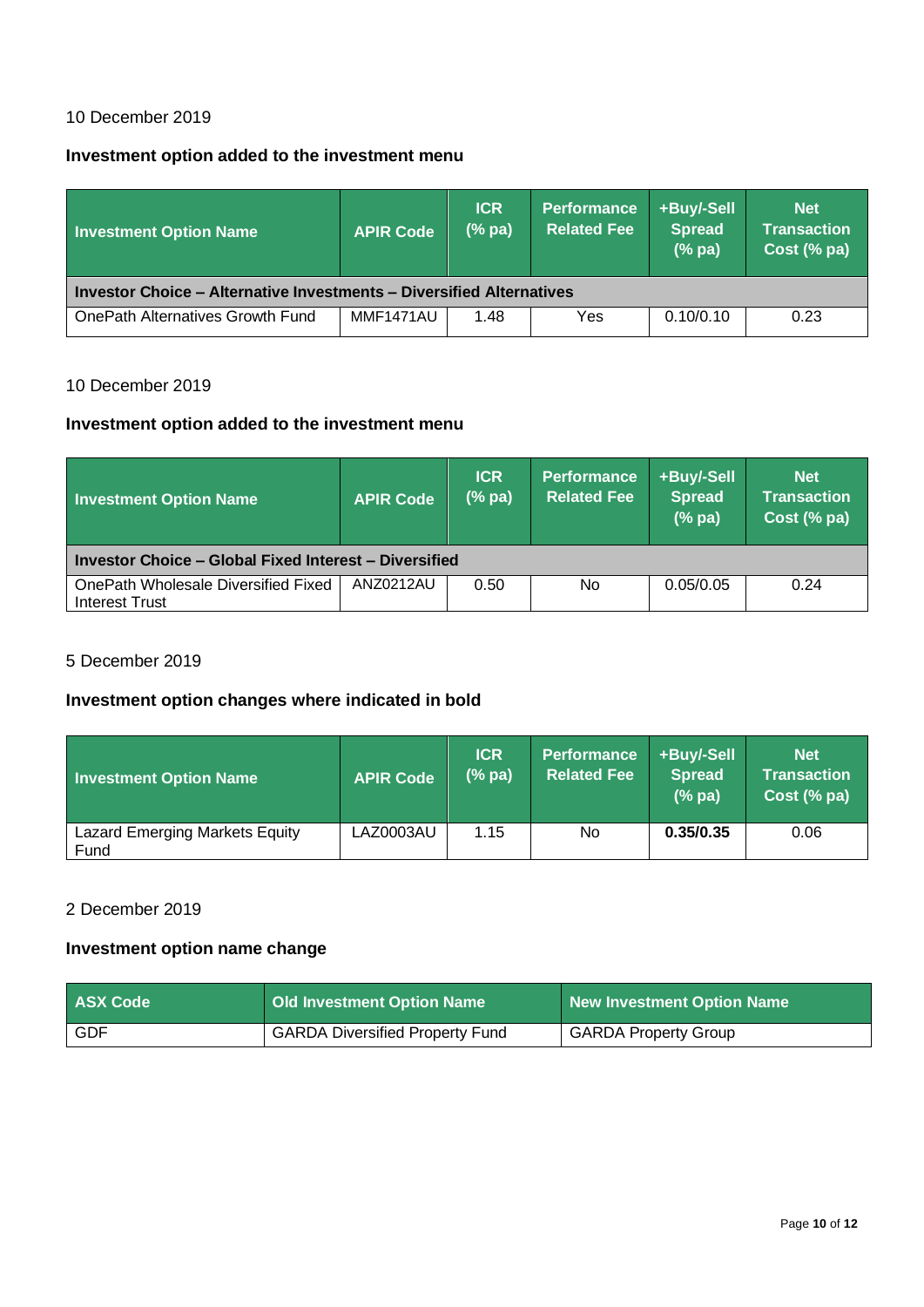#### 29 November 2019

### **Investment option changes where indicated in bold**

| <b>Investment Option Name</b>                     | <b>APIR Code</b> | <b>ICR</b><br>$(%$ pa) | <b>Performance</b><br><b>Related Fee</b> | +Buy/-Sell<br><b>Spread</b><br>$(%$ pa) | <b>Net</b><br><b>Transaction</b><br>Cost (% pa) |
|---------------------------------------------------|------------------|------------------------|------------------------------------------|-----------------------------------------|-------------------------------------------------|
| <b>Celeste Australian Small Companies</b><br>Fund | FAM0101AU        | 1.10                   | <b>No</b>                                | 0.30/0.30                               | 0.10                                            |

#### 18 November 2019

#### **Investment options added to the investment menu**

| <b>Investment Option Name</b>                         | <b>APIR Code</b> | <b>ICR</b><br>$(%$ pa) | <b>Performance</b><br>Related Fee <sup>1</sup> | +Buy/-Sell<br><b>Spread</b><br>(%pa) | <b>Net</b><br><b>Transaction</b><br>Cost (% pa) |  |
|-------------------------------------------------------|------------------|------------------------|------------------------------------------------|--------------------------------------|-------------------------------------------------|--|
| Investor Choice - Australian Shares - Large Companies |                  |                        |                                                |                                      |                                                 |  |
| Greencape Broadcap Fund                               | HOW0034AU        | 1.19                   | Yes                                            | 0.20/0.20                            | 0.18                                            |  |

# **2. PRODUCT CHANGES**

20 April 2020

#### **Early access to superannuation**

If you are affected by the Coronavirus, you may be eligible to access up to \$10,000 of your superannuation in 2019/20 and a further \$10,000 in 2020/21. You can apply for early release of your super from 20 April 2020.

To apply for early release, you must satisfy any one or more of the following requirements:

- you're unemployed
- you're eligible to receive a JobSeeker payment, Youth Allowance payment for job seekers, Parenting Payment (which includes the single and partnered payments), special benefit or farm household allowance.
- on or after 1 January 2020:
	- o you were made redundant
	- o your working hours reduced by 20% or more
	- o if you are a sole trader, your business was suspended or there was a reduction in your business turnover of 20% or more.

These payments are tax-free and not treated as income under the Centrelink income test.